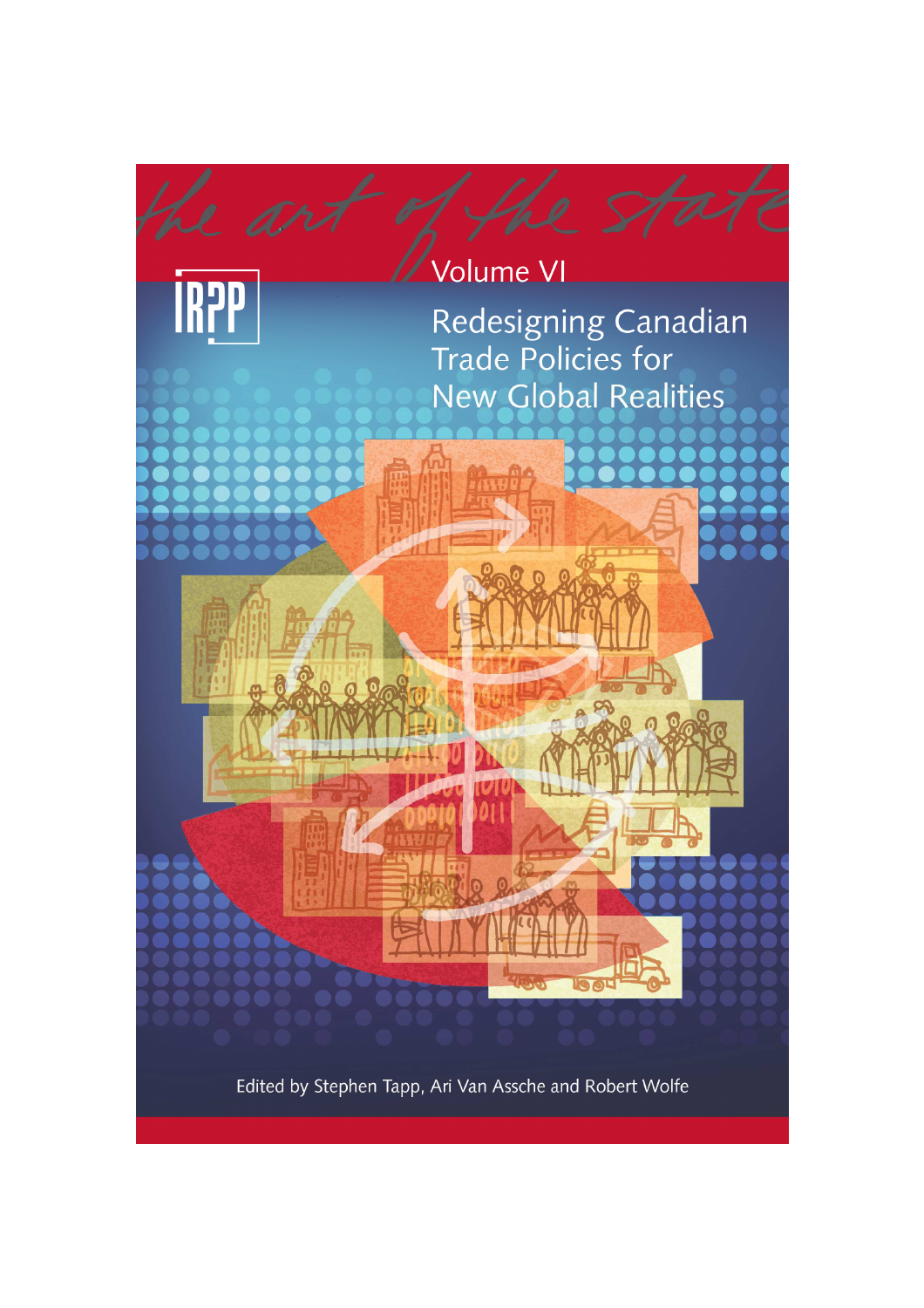# **About this chapter**

**Hon. John Manley** is president and CEO of the Business Council of Canada.. A former deputy prime minister of Canada, he was first elected to Parliament in 1988, and he was re-elected three times. From 1993 to 2003 he served as minister in the cabinet portfolios of industry, foreign affairs, and finance. Following 9/11, he chaired the Ad Hoc Cabinet Committee on Public Security and Anti-Terrorism, serving as counterpart to Governor Tom Ridge, the first US secretary of homeland security. Since leaving government in 2004, he has been active in public policy as a media commentator, speaker and adviser to governments of differing political stripes. An Officer of the Order of Canada, he serves on the boards of several publicly traded companies and is active in the not-for-profit sector.

**Brian Kingston** is vice president of policy, international and fiscal Issues at the Business Council of Canada. He is a graduate of the Accelerated Economist Training Program, a leadership development program that includes placements at the Department of Finance, the Treasury Board Secretariat and the Privy Council Office. In addition to his experience in business and government, he is active in the nonprofit sector as the vice-president of global operations at Young Canadians in Finance and on the board of the Ottawa Economics Association. He holds a bachelor's degree in economics and a master's degree in international affairs from the Norman Paterson School of International Affairs, Carleton University.

*Redesigning Canadian Trade Policies for New Global Realities*, edited by Stephen Tapp, Ari Van Assche and Robert Wolfe, will be the sixth volume of The Art of the State. Thirty leading academics, government researchers, practitioners and stakeholders, from Canada and abroad, analyze how changes in global commerce, technology, and economic and geopolitical power are affecting Canada and its policy.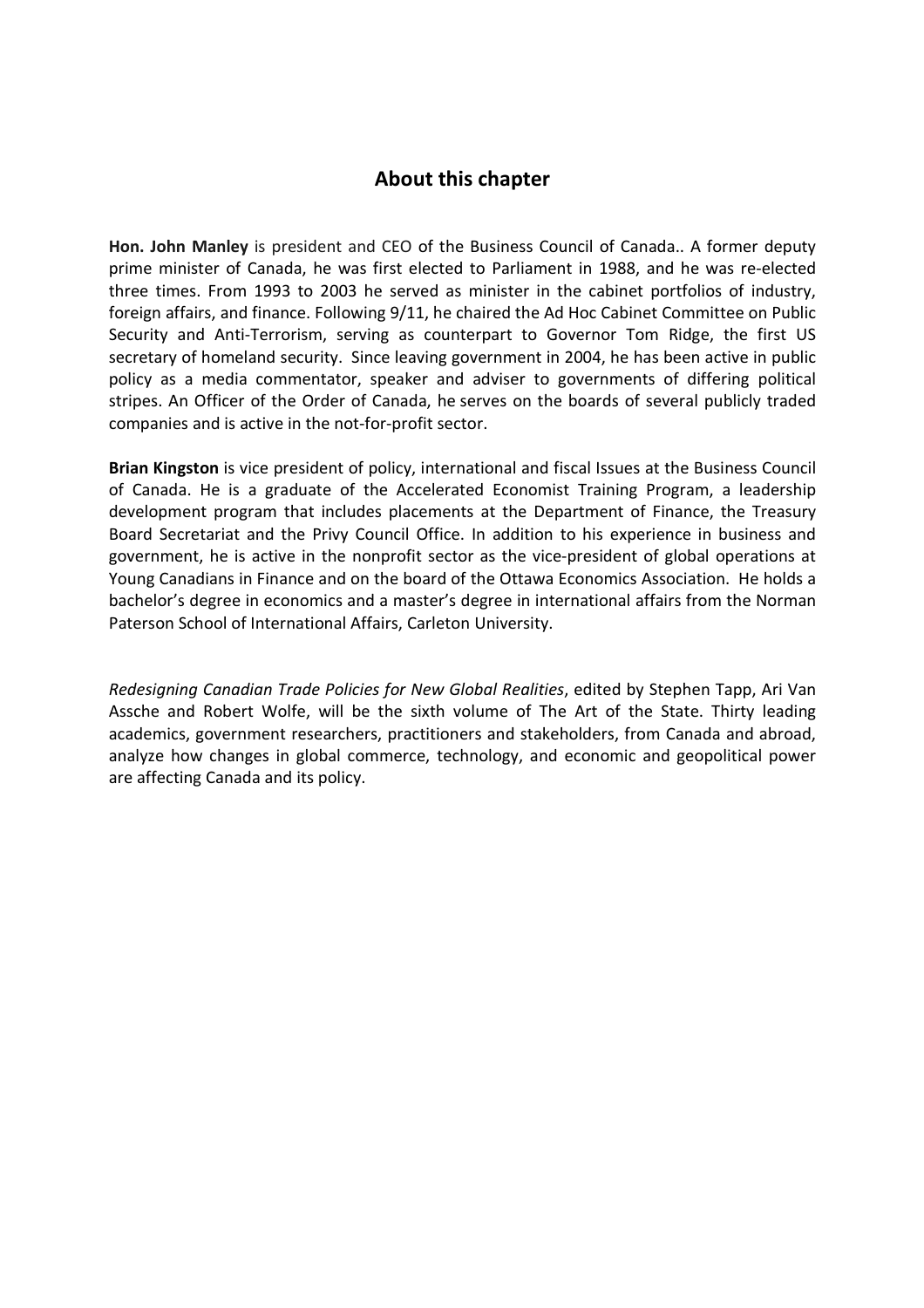# **Canada's Global Firms and the Future of Trade Policy**

*John Manley and Brian Kingston*

WITH ONE IN FIVE CANADIAN JOBS LINKED TO EXPORTS, INTERNATIONAL TRADE IS critical to Canada's long-term prosperity (see De Backer and Miroudot, in this volume). Central to securing this prosperity will be a trade and commerce strategy that positions Canadian firms to take advantage of global markets. Much has changed in the world since Canada and the United States signed a free trade agreement in 1987, so trade policy must be updated to reflect the ever-evolving and increasingly competitive global business environment. With trade negotiations at the World Trade Organization (WTO) largely stalled in recent years, countries instead have sought preferential market access through bilateral and regional trade deals. Canada risks continuing to lose global market share if it fails to keep pace with other countries by aggressively seeking out new market opportunities. An ambitious trade agenda over the past decade has been welcome, but more can and should be done to advance Canada's commercial interests abroad. This commentary outlines several areas for action to help Canada improve its status as a leading trading nation in the twenty-first century.

## **Focus on Large Firms**

CANADA'S TRADE POLICY SHOULD REFLECT THE REALITY THAT LARGE FIRMS DRIVE<br>international trade. Indeed, firm-level research repeatedly has found that the propensity to export increases with firm size (see Lapham, in this volume). As figure 1 shows, the share of Canadian businesses that exported was just over 1 percent for small businesses (defined as those with fewer than 100 employees) in 2010, but 43 percent for large enterprises (those with 500 or more employees); see also Baldwin and Yan's trade and productivity chapter, in this volume.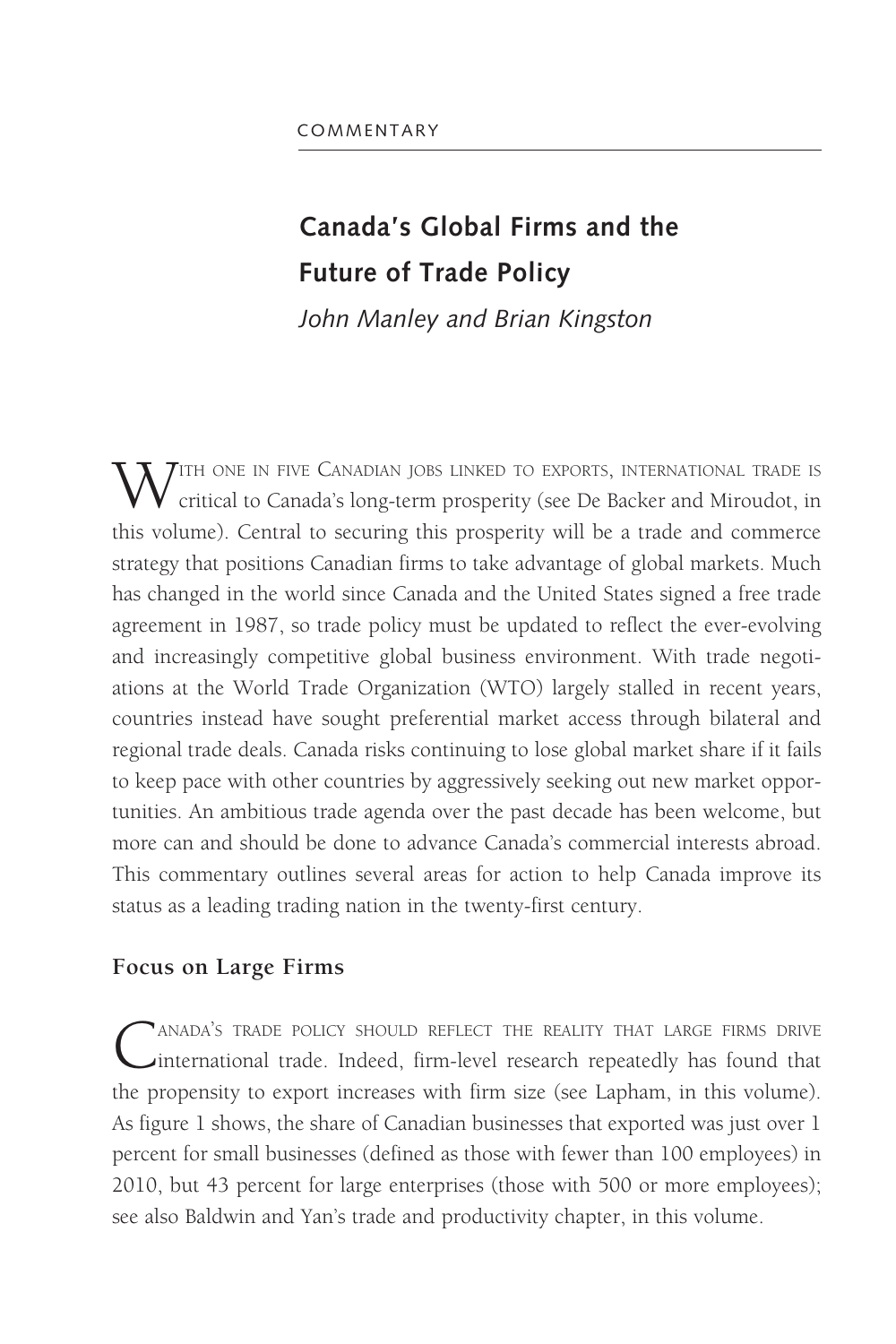

Figure 1 **Share of Canadian businesses that export, by firm size, 2010**

These findings reflect the fact that few small and medium-sized businesses tend to be the "first movers" into new international markets; most often, big businesses lead the way. This is not surprising, since the majority of small companies focus on their local markets. As firms grow, they acquire more of the resources and capabilities they need to compete internationally, including legal and linguistic support, access to export financing, greater management depth and access to international networks and partnerships. As a result, larger firms are generally more able to commit significant resources to new markets for a longer period — something that is often essential to succeed.

Large firms are not only more likely to export; they are also responsible for a disproportionate share of Canada's exports. Despite accounting for just 3 percent of Canadian goods-exporting enterprises, large firms contributed almost three-quarters of the total value of goods exports in 2014 (figure 2). Moreover, the top 10 Canadian exporters accounted for almost one quarter (24.8 percent) of the total value of goods exported, while the top 50 firms generated more than half (54.5 percent).<sup>1</sup> These results vividly illustrate the paramount importance of large firms for Canadian trade.

Source: Industry Canada (2012).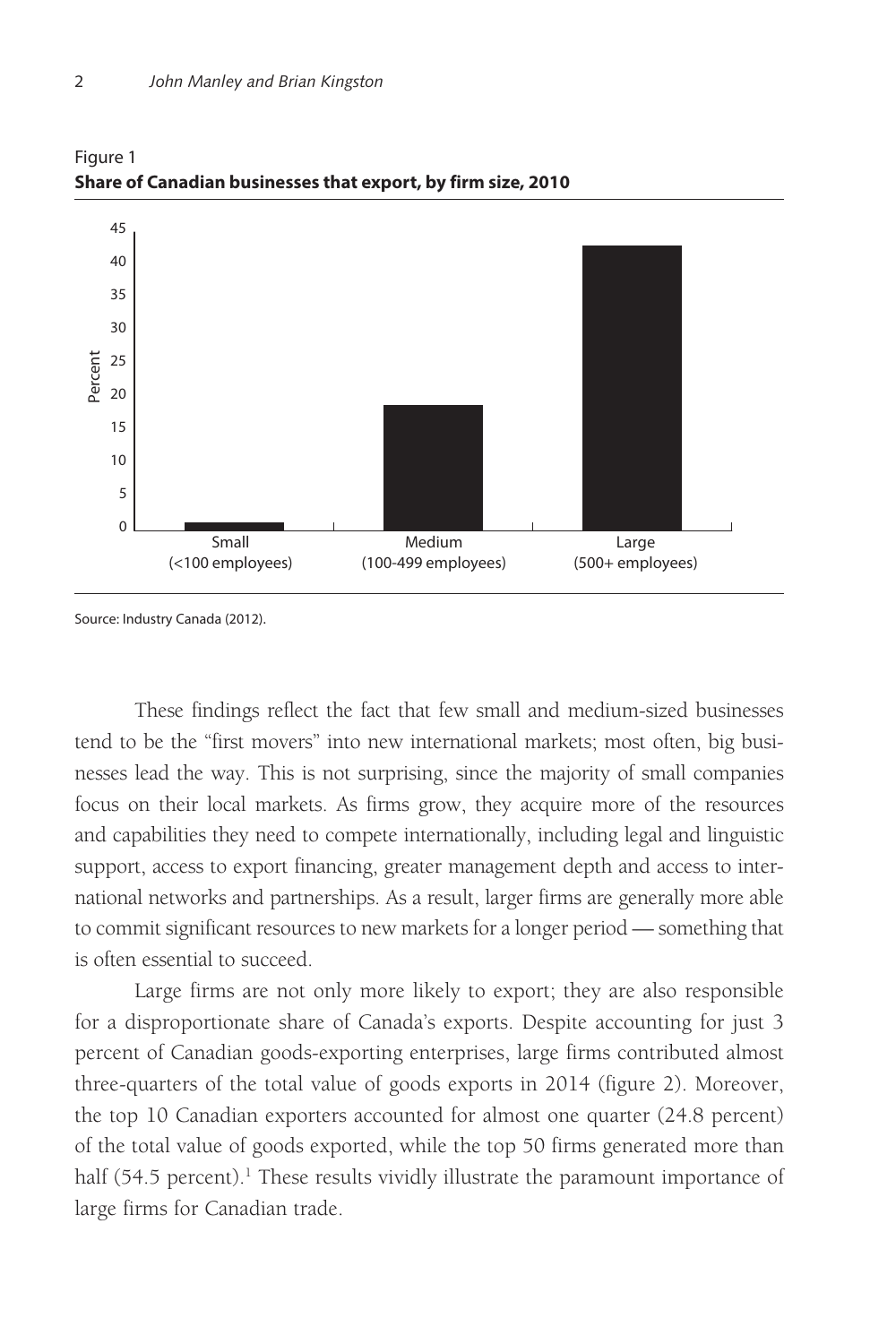

Figure 2 **Share of the total value of Canadian goods exports, by firm size, 2014**

Source: Statistics Canada, "Trade by Enterprise Characteristics: Exporters in Canada," 2014, provisional estimates. Note: SMEs are small and medium-sized enterprises.

## **Stay Competitive in the United States**

A KEY CHALLENGE FOR CANADIAN FIRMS IS THEIR DECLINING COMPETITIVENESS IN THE United States, Canada's largest foreign market. China, in particular, has gained significant ground on Canada there. Preliminary trade data show that in 2015, the total value of US-China trade reached \$598 billion, surpassing US-Canada trade (\$576 billion) for the first time in history (US Commerce Department).

Halting Canada's relative slide in the US market thus should be a key priority. For Canadian firms, this will entail a renewed focus on containing costs and improving the productivity of their Canadian operations. For some, it might involve expanding operations in the United States, where production costs are often lower.

Streamlining cross-border trade would help keep noncommodity exporters based in Canada instead of being attracted south by competitiveness factors. Recent enhancements under the Canada-United States "Beyond the Border Action Plan" — a joint government approach to security and economic competitiveness — such as the eGate pilot project at the Peace Bridge between Fort Erie, Ontario,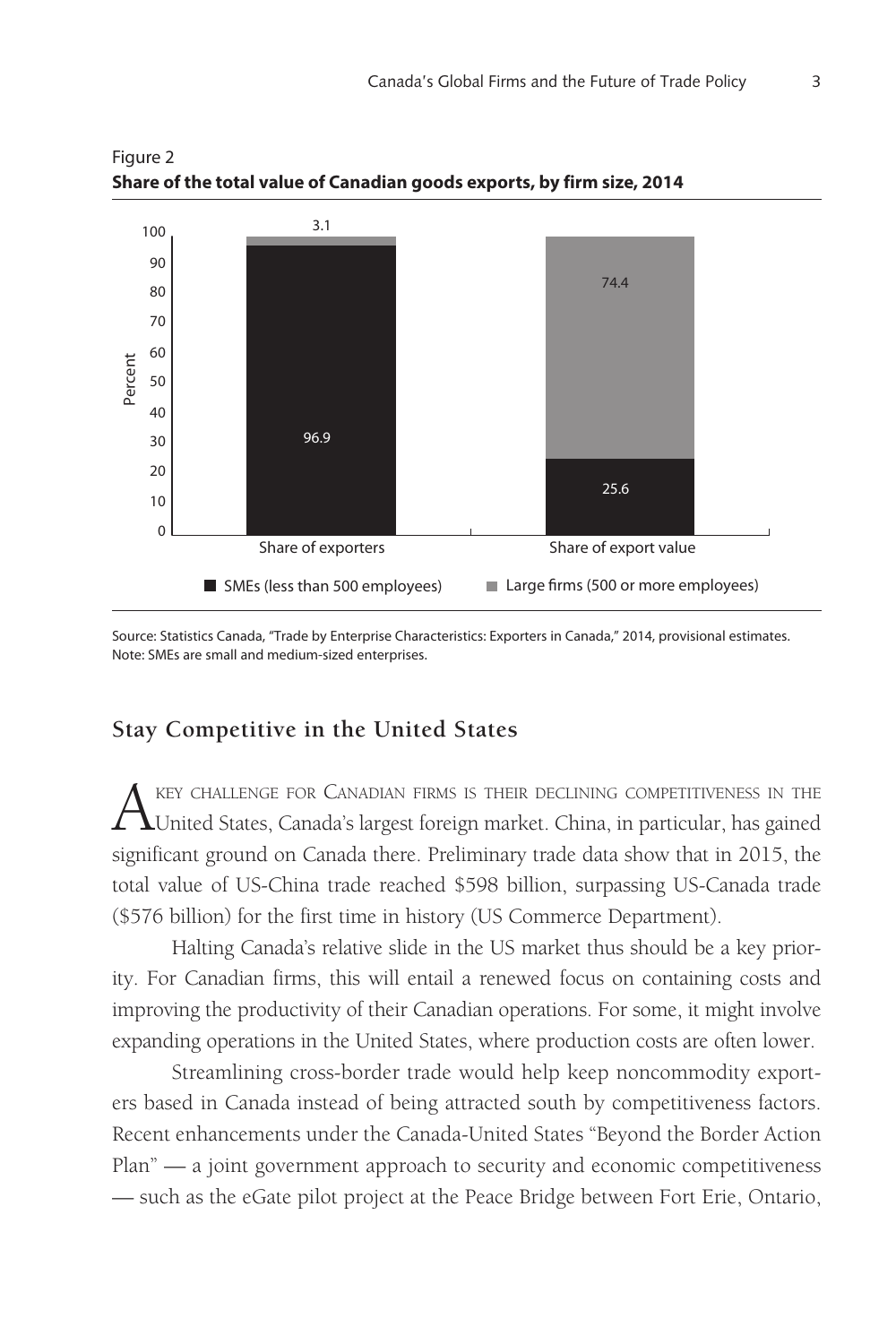and Buffalo, New York, demonstrate how technology can make border crossings faster and easier while enhancing security. Meanwhile, improvements to the Customs Self-Assessment program would enable more Canadian firms to take advantage of the opportunities presented by global supply chains.

But more can be done to streamline cross-border trade (Miller, Dillon and Robertson 2014). Border infrastructure should be improved, and the Beyond the Border pilot projects should be broadened into generally applied border procedures. In the next phase of the work of the joint Canada-United States Regulatory Cooperation Council, the adoption of an "align or explain" mechanism would greatly accelerate efforts to achieve common standards for health, safety and the environment. This more ambitious approach would make it the default to harmonize Canadian regulations with those of the United States, unless a unique Canadian factor (for example, geographic considerations such as colder winters) or a national interest rationale justifies maintaining a difference. Better regulatory cooperation with the United States would give Canadian companies a competitive advantage in global markets.

#### **Ratify and Implement the Big Outstanding Trade Deals**

A LTHOUGH MANY CANADIAN BUSINESSES ARE ALREADY WELL-ESTABLISHED IN GLOBAL<br>A markets, ensuring that Canada does not fall behind other countries is important if Canadian firms are to grow their international presence. The WTO remains the best venue for pursuing global trade liberalization, and a strong, modern, multilateral trading system would be a huge benefit for Canada. In the absence of progress in the WTO's long-drawn-out Doha Round, however, Canada must seek new markets in other forums, such as through bilateral and regional deals.

The Canada-European Union Comprehensive Economic and Trade Agreement (CETA) is one of the most important trade deals Canada has entered into since the Canada-US deal struck nearly three decades ago. The recently agreed, but not yet ratified, Trans-Pacific Partnership (TPP) is also critical for advancing Canada's interests in the Asia-Pacific region. In 2013, TPP members had a combined gross domestic product (GDP) of nearly US\$28 trillion. The consumer market potential is huge, with TPP countries home to nearly 800 million people. Economic modelling suggests that the TPP could yield annual income gains of US\$9.9 billion for Canada (or 0.5 percent of GDP by 2025) and increase exports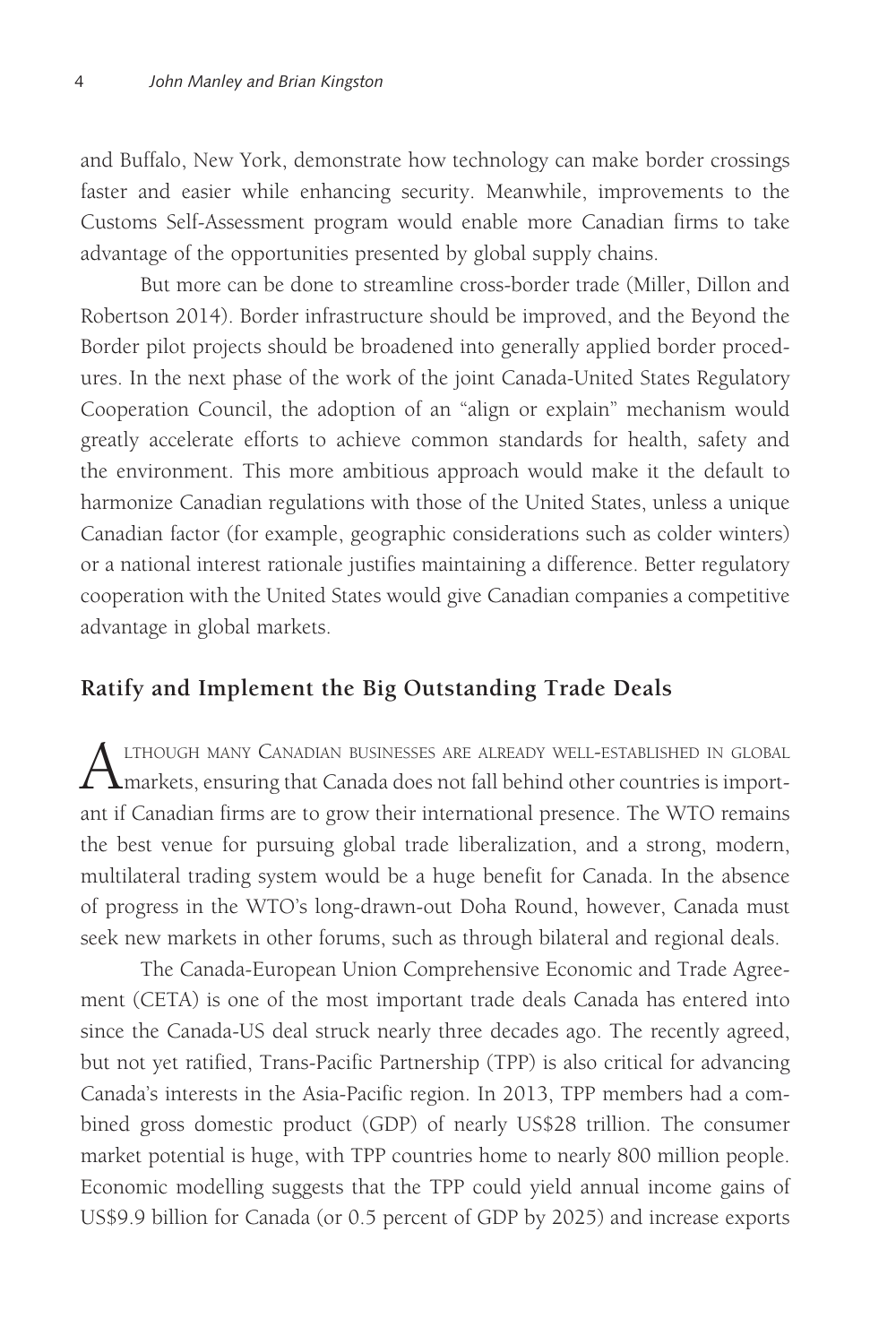by US\$15.7 billion (2.6 percent of GDP) (Petri and Plummer 2012). Another important step to opening up business opportunities in the Asia-Pacific region would be to conclude the ongoing bilateral trade negotiations with India (the Canada-India Comprehensive Economic and Partnership Agreement, or CEPA; see Rao and Tapp 2015).

Ratifying and implementing deals such as CETA, TPP and CEPA will not be easy, but with them in force, Canada could enhance its position in global trade and commerce networks with preferential market access to some of the world's largest and fastest-growing economies.

# **Develop a China Strategy**

PERHAPS THE BIGGEST MISSING ELEMENT IN CANADA'S CURRENT TRADE STRATEGY<br>Is a cohesive plan to improve the country's engagement with China (Dobson and Evans 2015). As figure 3 shows, Canada supplies only 1.3 percent of Chinese imports, even though Canada can offer China much of what it needs in terms of food, resources, expertise in infrastructure and clean technology. Canada also has significant opportunities in China's services sector, including



#### Figure 3 **Canada-China bilateral trade, 2012 (\$ billions)**

Source: McKinsey and Company (2014).

<sup>1</sup> As reported by the importing countries.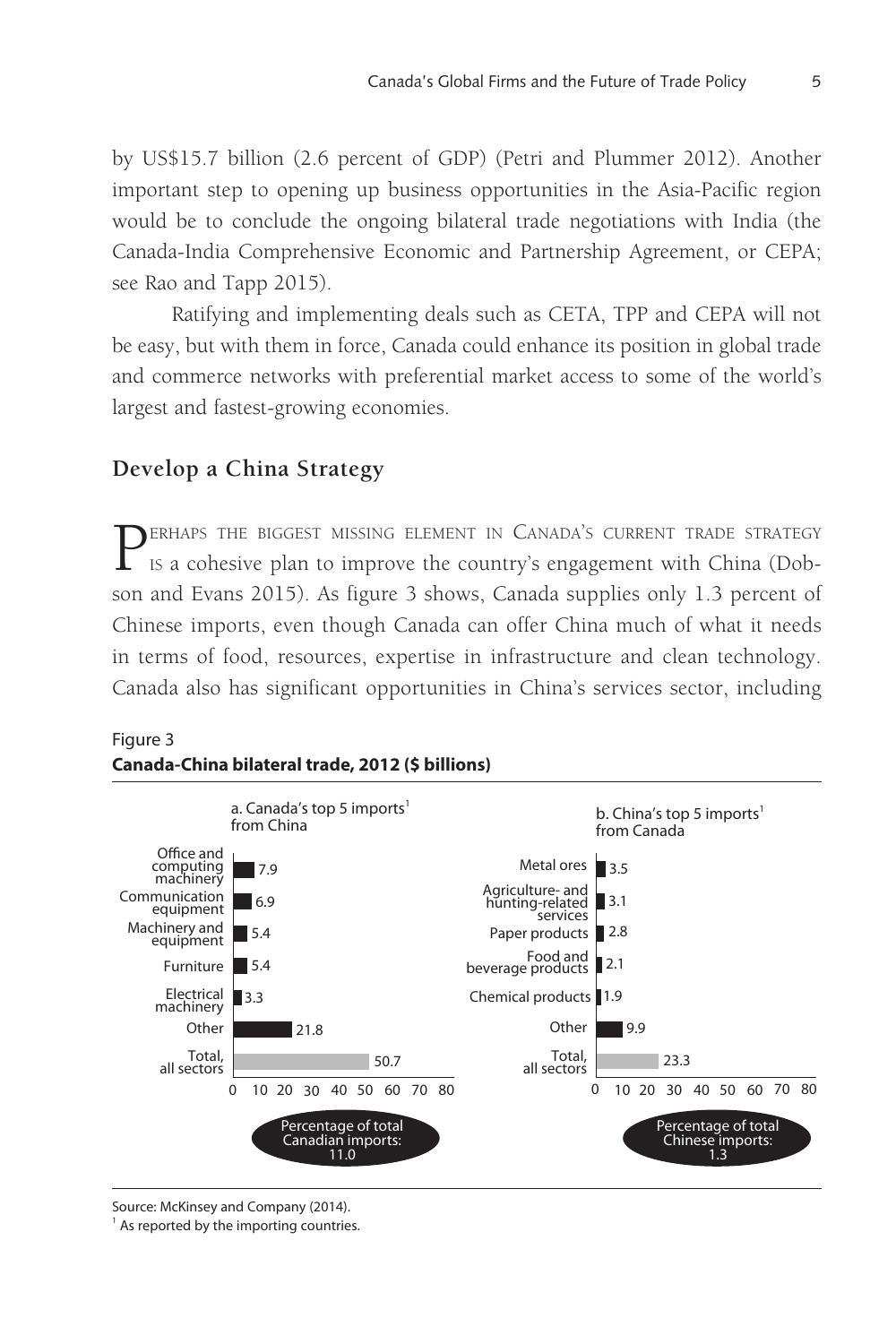financial services. The recent Foreign Investment and Trade Promotion and Protection Agreement with China is a welcome step toward enhanced relations, as is the new renminbi trading hub in Canada — the first trading hub for China's currency in the Americas, launched in Toronto in 2015. To take advantage of these opportunities, Canada should seek to negotiate a bilateral free trade agreement with China.

# **Take Advantage of Opportunities in Broader Emerging Markets**

THE SHARE OF EMERGING MARKETS — WHICH SOME FORECASTERS EXPECT TO ACCOUNT<br>for over half of the world's wealth and global trade by 2050 (Gowlings 2012) — in Canada's overall trade mix remains underdeveloped (figure 4). Rebalancing Canada's trading relationships thus could offer big payoffs — for instance, the Bank of Canada estimates that, if Canada had the same level of exposure to emerging markets as the United States does, our exports would be \$60 billion higher (Macklem 2013).

#### Figure 4 **Average annual growth of gross domestic product in selected countries, 2000-14, and Canada's exports in 2014**



Source: Authors' calculations based on Global Affairs Canada (2015); International Monetary (2015).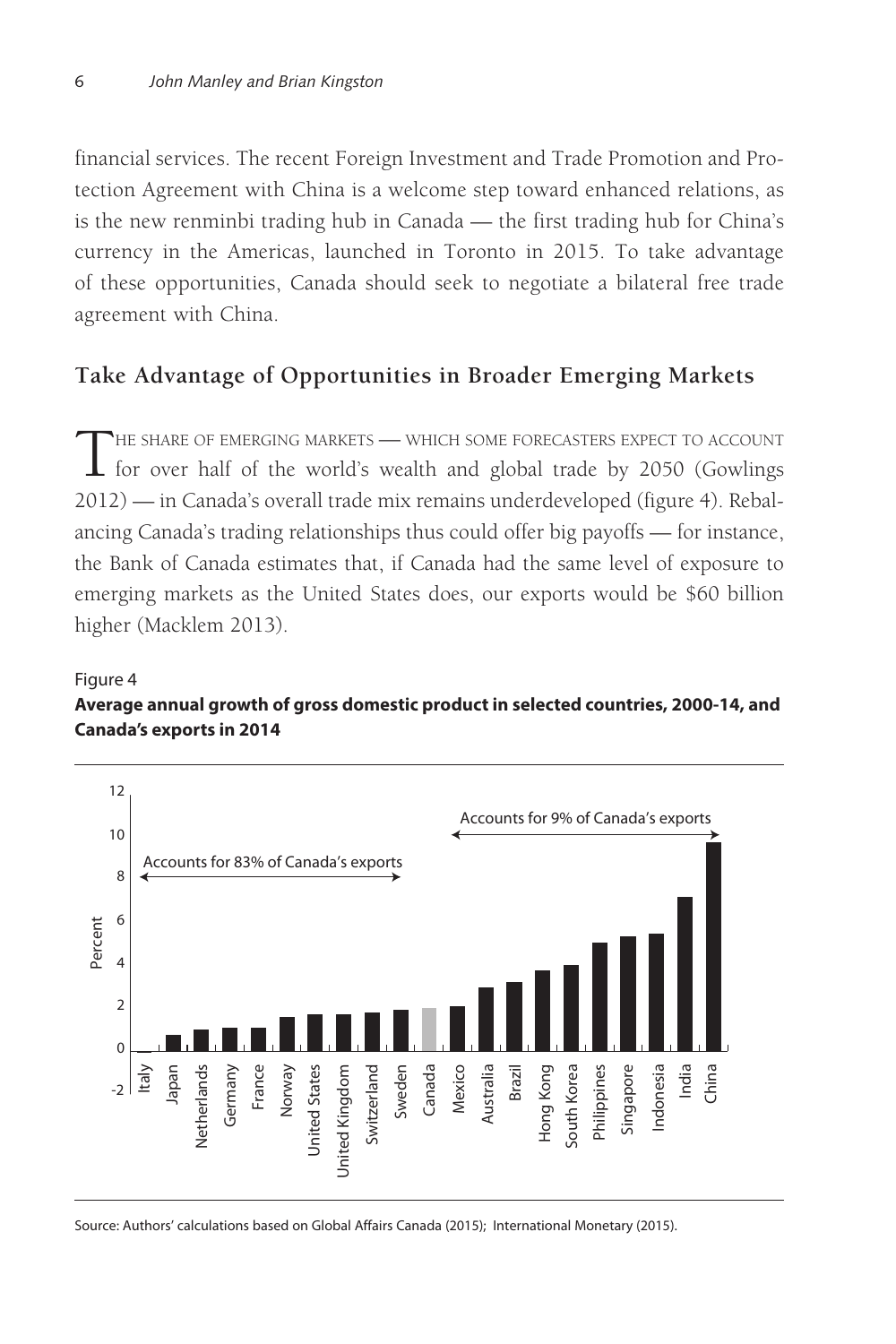With Canada's trade heavily weighted towards slower-growing economies — and much more so than several other advanced economies against which Canada competes — the challenge is for Canadian businesses to recognize the opportunities in emerging markets and for the Canadian government to design policies to level the playing field. As a start, taking advantage of opportunities in emerging markets will require a larger presence by the Trade Commissioner Service in Asia and South America, including in the mega-cities of these regions, where Canada's commercial relationships are deepening.

# **Adapt to New Forms of Commerce**

POLICY-MAKERS NEED TO EXAMINE NEW FORMS OF COMMERCE AND CONSIDER WHAT Canada must do to remain relevant in a world where economies have become deeply integrated. Global supply chains require firms to import inputs from all over the world in order to be competitive exporters. Outdated trade policies such as protectionist tariffs inhibit the ability of firms to link into efficient, integrated supply chains.

Ciuriak and Xiao (2014) conclude that removing all tariffs on goods entering Canada would boost economic growth, lower prices, attract investment and position Canada as a centre of trade activity. They estimate that unilateral tariff elimination would generate \$20 billion a year in economic activity, equivalent to a 1 percent increase in Canada's GDP — an amount nearly five times greater than the total revenue the federal government collects each year in duties.

As the global economy becomes more integrated, Canadian trade policy must adapt to ensure that businesses can access global markets easily. One way to achieve this is through clearer and more consistent rules of origin. Rules of origin determine which products qualify for preferential tariffs, which are subject to quotas or antidumping rules and whether products are subject to special labelling requirements. Determining where a product "comes from," however, can be difficult in an era when, as the WTO puts it on their Web site, "raw materials and parts criss-cross the globe to be used as inputs in scattered manufacturing plants" (World Trade Organization, n.d.).

Designing trade policy for a globalized world also requires better data and for the significant gaps in the existing knowledge base to be filled. A better understanding of the Canadian economy and its international linkages is needed,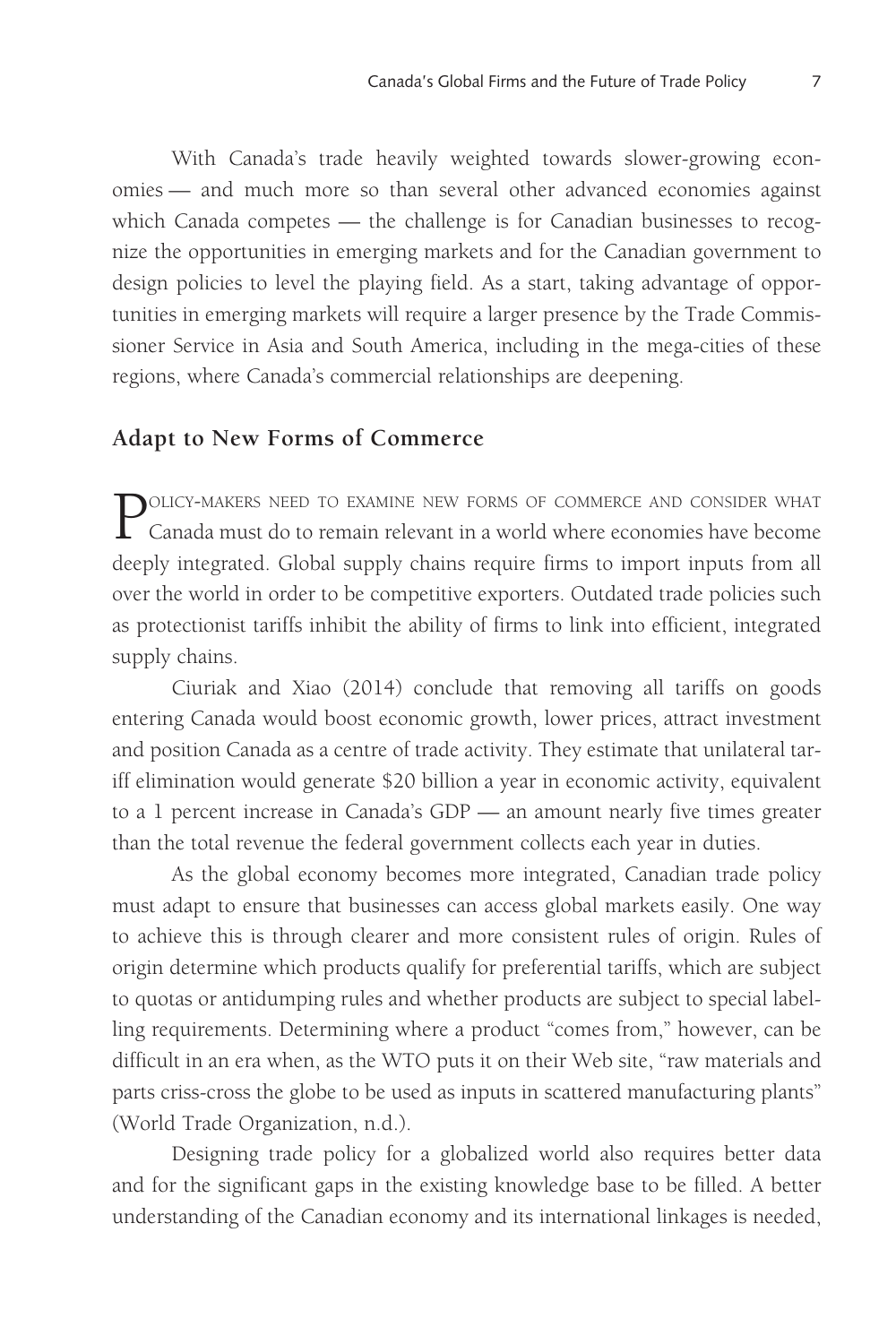and data collection by Statistics Canada is critical to achieving this end. Recent improvements in the quality and coverage of foreign affiliate sales data are a welcome and important development, but more could be done to include annual sales and employment data on Canadian foreign affiliates by sector and country.

# **A Call to Action**

SINCE 2000, CANADA'S POSITION AS A LEADING TRADING NATION HAS ERODED, WITH<br>its share of global merchandise trade falling from 4.3 percent to 2.5 percent in 2014, losing ground to China, South Korea, Russia, Hong Kong, Italy and the Netherlands (World Trade Organization 2015). Over the same period, Canada's share of global commercial services trade slipped from 2.6 percent to 1.7 percent. Canada must act now to modernize its trade policy and attempt to reverse this troubling trend.

Expanding trade and accessing new markets is not the federal government's responsibility alone. It is imperative that Canadian firms develop a global mindset and be ready to share information and collaborate with government — as our competitors are doing — to compete and win new international business.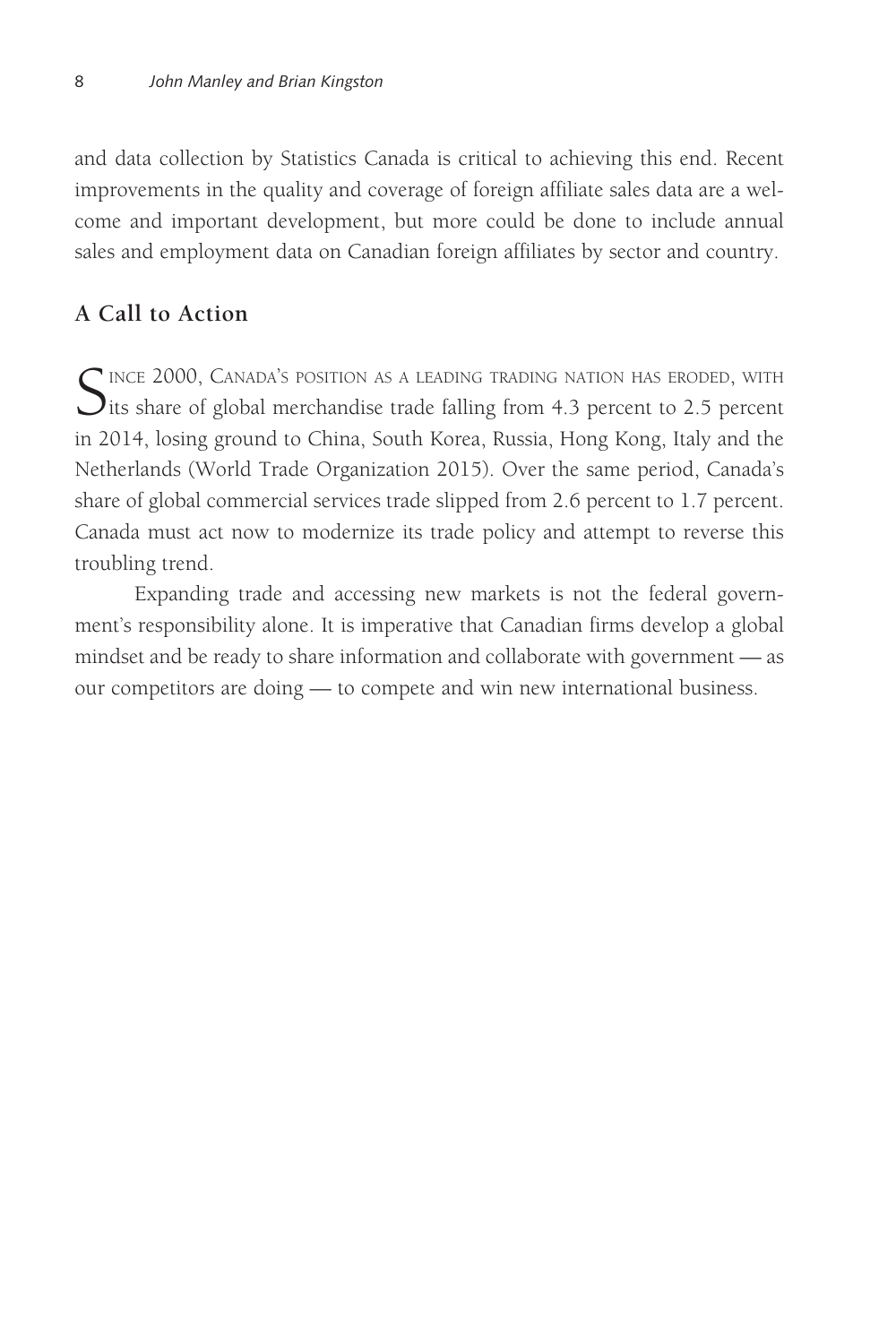# Notes and references

- 1. These 10 largest enterprises by export value had complex business structures, together representing about 220 declaring units. Comparable data for Canada's services trade are not available by firm size, but services trade might be less concentrated among large firms than is goods trade.
- Burney, D., T. d'Aquino, L. Edwards, and F. Hampson. 2012. *Winning in a Changing World*. Ottawa, ON: Norman Paterson School of International Affairs. Accessed January 21, 2016. https:// www.gowlings.com/knowledgecentre/ publicationPDFs/20120626\_Winning-in-a-Changing-World-EN.pdf
- Ciuriak, D., and J. Xiao. 2014. *Should Canada Unilaterally Adopt Global Free Trade?* Ottawa: Canadian Council of Chief Executives. Accessed January 21, 2016. http://www. ceocouncil.ca/wp-content/uploads/2014/05/ Should-Canada-unilaterally-adopt-free-trade-Ciuriak-and-Xiao-May-20141.pdf
- Dobson, W., and P. Evans. 2015. *The Future of Canada's Relationship with China*. IRPP Policy Horizons Essay. Montreal: Institute for Research on Public Policy. Accessed January 21, 2016. http://irpp. org/wp-content/uploads/2015/11/policyhorizons-2015-11-17.pdf
- Global Affairs Canada. 2015. "Trade Investment and Economic Statistics." Accessed January 28, 2016. http://www.international.gc.ca/ economist-economiste/statistics-statistiques/ index.aspx?lang=eng
- International Monetary Fund. 2015. "World Economic Outlook Database 2015." Washington, DC: International Monetary Fund Accessed January 28, 2016. https:// www.imf.org/external/pubs/ft/weo/2015/02/ weodata/index.asp
- Macklem, T. 2013. *Global Growth and the Prospects for Canada's Exports*. Speech to the Economic Club of Canada, October 1. Ottawa: Bank of Canada. Accessed January 21, 2016. http://www.bankofcanada. ca/2013/10/global-growth-and-prospectscanada-exports/